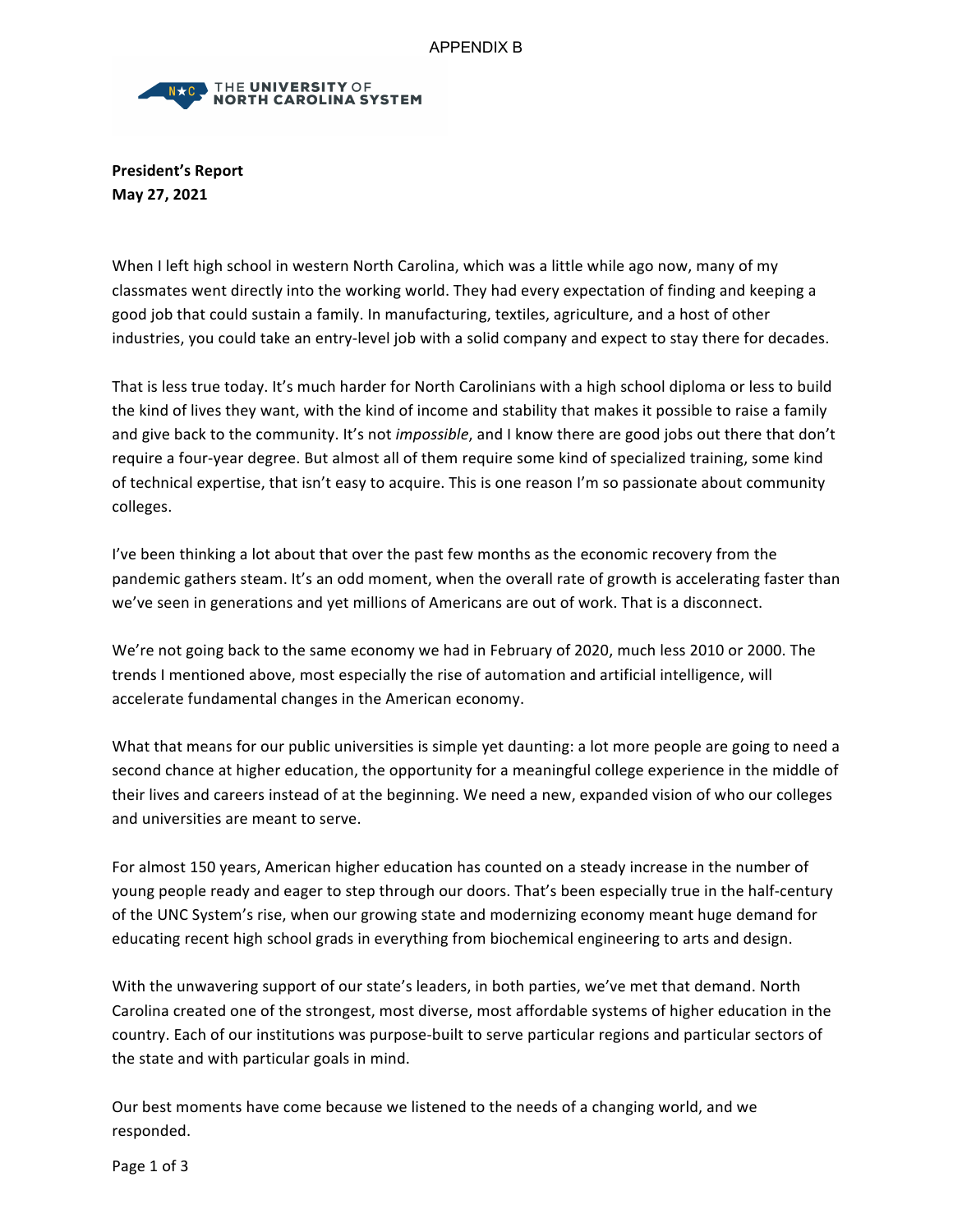

I believe another of those moments is at hand. There are hundreds of thousands of North Carolinians who could benefit from higher education but didn't get the opportunity when they were 18 or 19 years old. Maybe they already had a job, maybe they were already starting a family, maybe they just weren't ready yet. All the answers to life's questions aren't necessarily known at the age of 18.

Last week, I joined many of our chancellors and a number of our Board members for a discussion with Nathan Grawe, an economist who studies labor markets and higher education. He walked us through the demographic trends that will make business as usual impossible for traditional colleges and universities in the years ahead.

Our traditional focus has been on 18-24 year-olds and that commitment will continue. But Dr. Grawe also spoke about the tremendous potential for institutions that embrace the need for change, that learn encouraging lessons from the adaptation and agility that we've seen during the pandemic. His findings and others like it, have many in education concerned, though.

One news summary put it like this, "there are indications that the depth of their predicament is also finally prompting colleges and universities to make structural changes that critics contend are long overdue, which could flatten or lower students costs, reduce dropout rates, better connect academic offerings to workplace demand, make it easier to transfer and adapt to the needs of older adults and other untapped markets."

It sounds similar to the to-do list we've discussed. I believe strong institutions like ours can use this moment to redefine our value to adult learners.

When you survey working adults about where they would look for retraining or career transitions, very few of them name higher education. They know we're not really built to educate people with jobs and families and full lives, and they look elsewhere. More than sixty thousand adult learners in North Carolina are taking classes from out-of-state providers, mostly online, because we didn't reach them or they didn't find our offerings flexible enough to meet their needs.

That must change. It's no longer enough to tinker at the margins of our business model, or run a few small-scale programs designed to help working adults. Making sure that all North Carolinians have real opportunity, at any stage of life, is a great challenge of our university right now.

In the months ahead, we're going to make a significant effort to turn this vision into a reality  $-$  to build our capacity to translate the extraordinary value of a UNC education into a form that working adults can access. I want to see us reduce student costs even more than we have; build much greater flexibility into our degree programs; embrace the potential of improved and enhanced digital instruction that we've seen over the last year; and show North Carolinians looking for a second chance that there's a clear path between a UNC degree or a community college credential and a high-quality job.